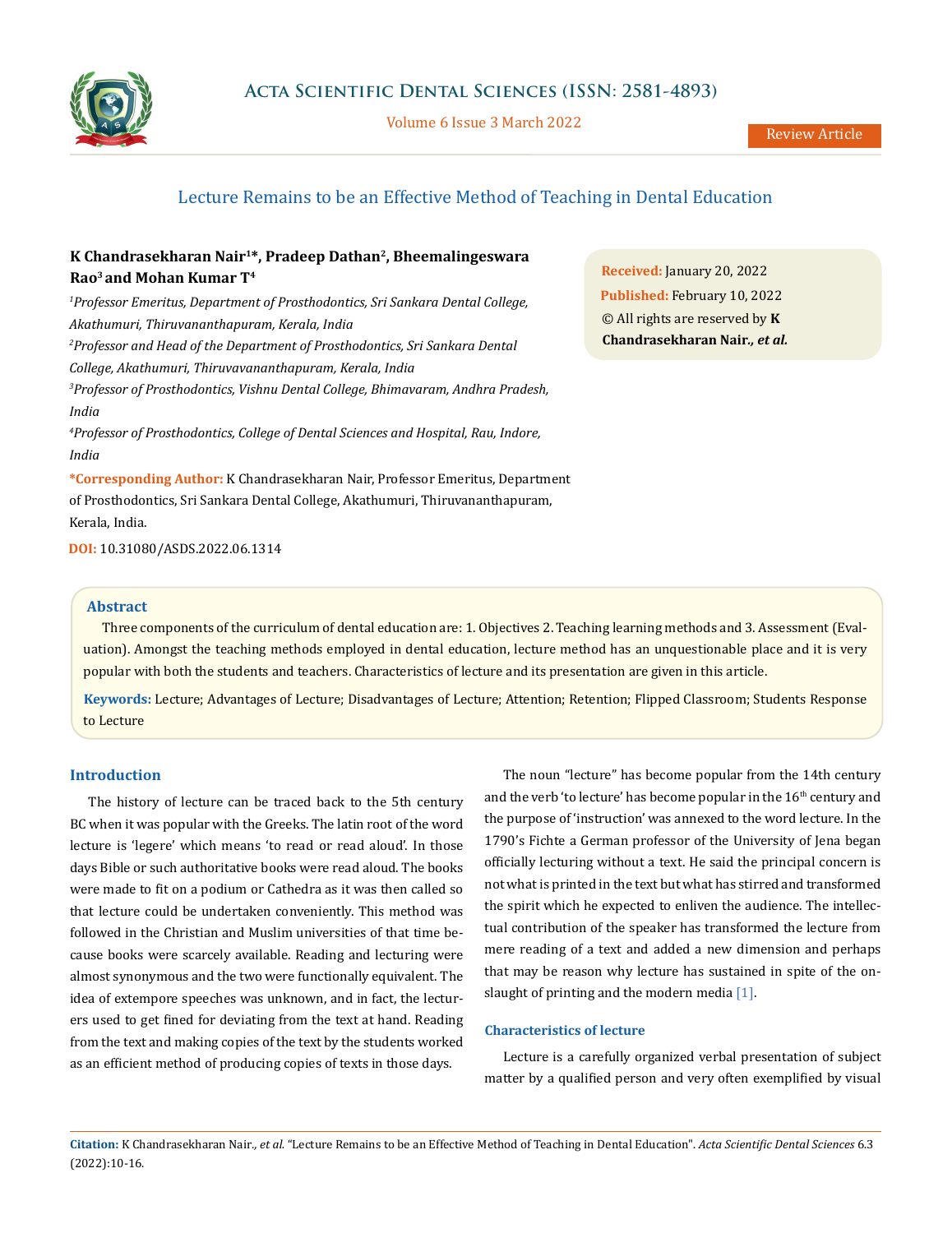aids. It is an accepted teaching method in higher education especially in dentistry and medicine. It is a didactic instructional method characterised by uninterrupted talk from a teacher who acts as a primary provider of information. The teacher typically stands in front of the students and may use visual aids, such as a PowerPoint presentation, writing board or handout. Students are expected to listen and take notes during the lectures, and there is limited scope for interaction and exchange between the teacher and the students. Predominantly lecture is a one-way communication from an active teacher to the more or less passive students.

A lecturer can send information in different ways viz, verbal, extra verbal, nonverbal and visual.

- Verbal: Verbal communication is the use of words to convey a message - through explanations, examples, descriptions or comments.
- **Extra-verbal:** This denotes the communication through the lecturer›s vocal qualities such as clarity, audibility, fluency, intonation, cadence, or pace of saying words. It can also be the accent, a laughter or a pause.
- Non-verbal: Nonverbal communication refers to the ways in which beings convey information about their emotions, needs, intentions, attitudes, and thoughts without the use of verbal language. It is mainly through the body language that effectively uses gestures, facial expressions or body movements.
- Visual: Here the communication is achieved through the use of visual aids which make learning a multi-sensory experience.

During lectures, students learn by listening, observing, notetaking, discussing and restructuring information. The effectiveness of learning, however, is dependent on how well they receive and process the information, together with the quality of the message received (Table 1,2) [2,3].

**Table 1:** Advantages of the lecture method.

| Effective lecturers can create interest in a subject through |
|--------------------------------------------------------------|
| their enthusiasm.                                            |
| Factual material is presented in a direct, logical manner    |
| Good for introduction of new subject or topic to learners    |
| Best method to make the students understand through oral     |
| presentation                                                 |

| Lectures present matter not available in prescribed textbooks.         |
|------------------------------------------------------------------------|
| Lectures can be designed to meet the needs of particular<br>audiences. |
| Lectures can present large quantity of information.                    |
| Lectures can be presented to large audiences.                          |
| Lecturers can get maximum control of the learning                      |
| experience.                                                            |
| Lectures present little risk for students.                             |
| Lectures are appealing to those who learn by listening.                |

**Table 2:** Disadvantages of the lecture method.

| Conventional lectures fail to provide the instructors with<br>feedback on the extent of student learning.                                                                                        |
|--------------------------------------------------------------------------------------------------------------------------------------------------------------------------------------------------|
| Students are often passive in lectures unless special effort is<br>made by the lecturer.                                                                                                         |
| Students' attention wanes after fifteen to twenty minutes.                                                                                                                                       |
| Information tends to be forgotten quickly when students are<br>passive.                                                                                                                          |
| Lecturers presume that all students learn at the same pace and<br>are at the same level of understanding.                                                                                        |
| Lectures are not suited for teaching higher orders of<br>thinking such as application, analysis, synthesis, or evaluation;<br>for teaching motor skills, or for influencing attitudes or values. |
| Lectures are not well suited for teaching highly complex<br>subjects.                                                                                                                            |
| The lecture method can stifle learners' creativity                                                                                                                                               |
| Lectures emphasize learning by listening, which is a<br>disadvantage for students who have other learning styles.                                                                                |

### **Lecture in the classical format**

There is no doubt lecture is an effective method to transmit information but to be precise not more effective than other prevailing methods. The rationale for extensive lecturing is not fully endorsed by the neurobiology scientists especially in the context of digital technology which has transformed the human communication. The efficacy of lectures is greatly depended on the expertise of the teacher and the learner participation. One of the criticisms is that lecture cannot stimulate thinking or to inspire interest in a subject. Unless innovatively modified, behavioural skills cannot be taught through lecture; neither it is capable to make attitudinal changes in students. However, lecture is a good tool to introduce a new subject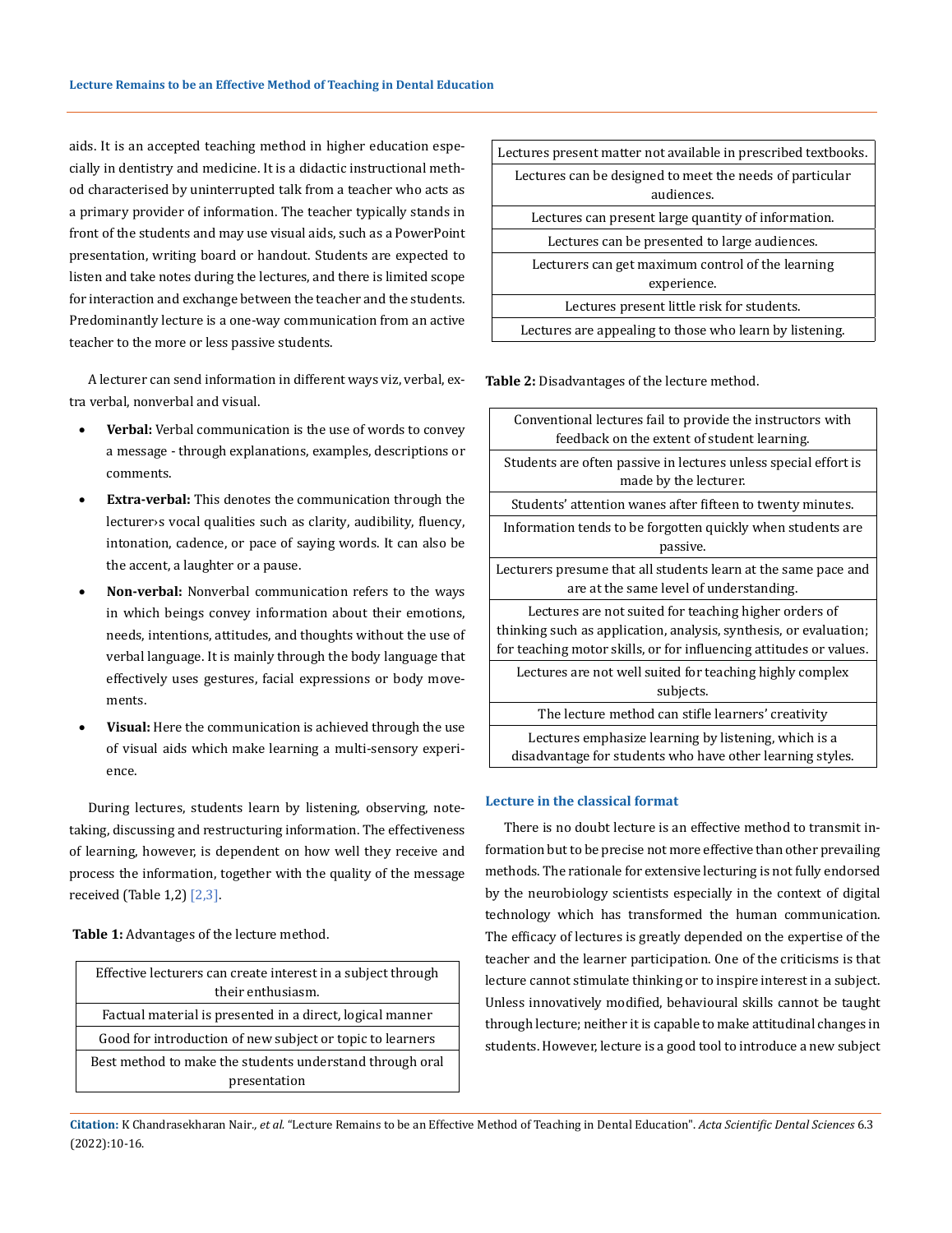or topic. From the point of view of staff time, lecture is highly economical. A well-prepared lecture can present the information from sources other than textbooks which interested students would like because of the uniqueness of the content and the scope it provides in getting more marks in examinations. If students are given a chance to raise questions in the classroom, difficult concepts can be clarified and along with that importance of some points can be highlighted. Lectures can provide a good summary of the topic and a similar summary can be made by the student only through laborious time-consuming reading.

Two types of limitations interfere with the application of lectures: individual limitations and pedagogical limitations. Individual limitations include presentation skills of the lecturer, subject knowledge, teaching experience and confidence. Deficits in any of these areas can limit the learning and probably undermine the enthusiasm of the students. Limitations in these areas can affect the faculty too leading to fear, lack of fulfilment and which finally ends up in negative teacher ratings. Pedagogical limitations which are innately related to lecture are difficult to overcome. From the early beginnings of dental education, lecture is perceived as an effective and efficient way to transfer information. However, evidence reveals that it has suboptimal potential for the development of attitudes, skills and higher levels of knowledge application. That is why lecture is experimented widely to advance its potential.

#### **Learners' attention and lecture**

The effectiveness of lectures greatly depends on the learners' attention. In a lecture of one hour duration, the attention falls considerably after around 15 to 20 minutes. A break or respite intentionally made will improve the attention of students. (Figure 1). It gets recovered towards the end of the lecture, probably with a feeling of relief. Two factors are related to the maintenance of student attention: arousal and motivation. Arousal is the [physiologi](https://en.wikipedia.org/wiki/Physiology)[cal](https://en.wikipedia.org/wiki/Physiology) and [psychological](https://en.wikipedia.org/wiki/Psychology) state which mediates wakefulness and refers to the overall energy level of learners. In a lecture arousal is maintained through variations in stimulation (presentation style, learning activities, audio-visual material) and environmental factors such as seating, temperature and lighting. Motivation refers to the energy directed towards achieving specific goals. In other words, motivation is a state that energizes, directs and sustains towards the goal. In a lecture, the way in which the instructor engages the students, promotes student motivation and attention [4].



**Figure 1:** Attention curve of the students in lecture (https://mandalas.life/2020/mother-of-all-asana-tadasana/).

#### **How to increase attention in lecture**

To improve the attention of the students, the following methods are tried by lecturers.

- Drab presentation of slides should be avoided and appropriate figures and charts are included for a difference. Font size should not be less than 28 for easy visibility. Bright contrasty letters will give better impact. Either white or dark background can be used but the projector should have a brightness of 2500 to 5500 lumens.
- Speaking pace and tone should be varied to avoid monotony and boredom of students. It is a bad practice to include the entire matter of the lecture in slides and read from them. The matter that appears in the slide should serve as a frame work on which descriptions are built up through the creativity of the lecturer.
- In the course of lecture respite or intermissions should be introduced. The teacher can ask the students to stand up and stretch or do yoga (Thadasana). There is evidence that after the respite, the attention gets enhanced and the retentivity also improves [5]. (Figure 2)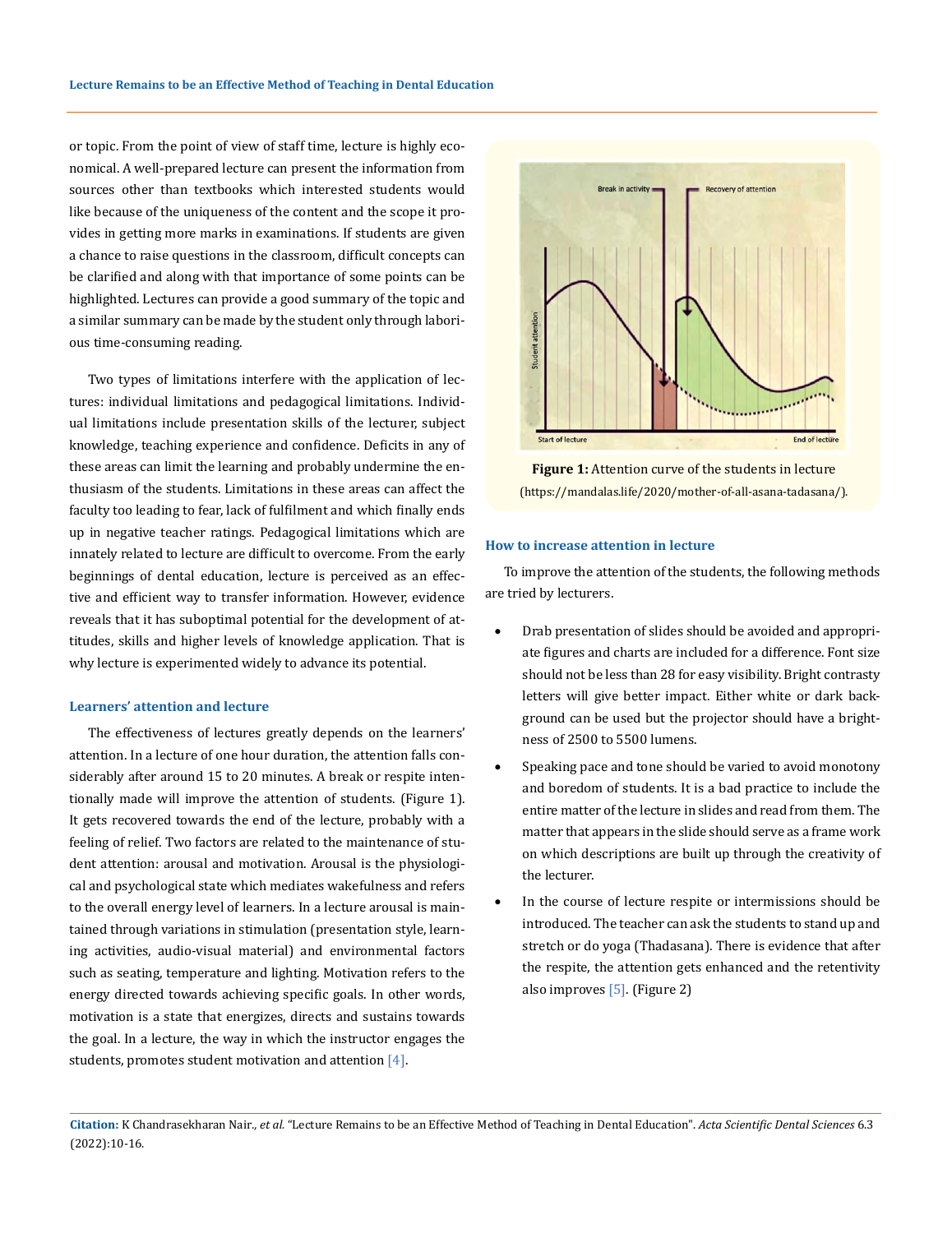- The teacher should move within possible limits and make eye contacts with a greater number of students and try to engage a few students in conversation. Students like such teachers who engage them very well. Short questions if asked in between will also motivate the students.
- Humour is appreciated and can raise attention but if your nature is not temperamentally suited it is better to avoid jokes. Jokes can act as a double-edged sword and can hurt the cultural feeling. Lecturers should be cautious about it.
- Lecturers should come early and familiarise with the hall and the facilities. AV equipment should be tested for functioning and the power availability should be checked.



#### **How to promote retention**

Human beings actively process the information they receive through their senses. Learning is what is happening when our brains receive information, record it, mould it and store it. Received information is first briefly stored in sensory storage; then moved to the short term or working memory. Then it is either forgotten or transferred to the long-term memory. 3 to 7 pieces of information can be stored in sensory storage for 0.5 to 3 seconds. In the working memory, 7 to 9 pieces of information can be stored for 5 to 15 seconds. If the number of pieces of information crosses the range of 7to 9, there will be cognitive over load, which demand an attention of too many factors at the same time. Social media and text messages can distract the student from learning and make it nearly impossible to process the information related to learning. That is why students are discouraged from excessive usage of the

social media. Most of the factors in the working memory are forgotten because of the overload. From working memory, the information has to be passed on to long term memory which has infinite capacity and the information is stored permanently. In the longterm memory information is stored as semantic memory (words, concepts and general information), procedural memory (processes) and images. The information from long term memory can be retrieved when required. This factor is known as retention [6].

Information is stored into our memory system through a process of encoding and it is retained there. This can be an automatic process or an effortful process. The retained information can be retrieved in examinations. The word retention encompasses the whole process of storage and retrieval. Lecture should help the student in the process of retention. Three factors related to retention are: content density and pacing, note taking and retrieval practice. Too much content in a lecture is a common mistake committed by lecturers in an anxiety to complete the portions. Inclusion of 90 to 100 slides into a one-hour lecture is slated to fail. Students will find it difficult to prioritize the numerous subjects and will gain only superficial knowledge. Finally, the students may end up in abandoning the attempts to learn the whole subject matter.

Content overload compels even the experienced teacher to commit mistakes in pacing. The pace should be such that students get adequate time to process the information and transfer it from short-term memory to their existing long-term memory; thereby constructing new meaning. In the meantime, the cognitive process of repetition (rehearsal) happens and that helps the students in memorising and learning. If the pace is too fast, the student will be overwhelmed because of the interference of too many topics and learning will cease. Conversely, if the pace is too slow also, learning may cease because of decreased arousal and loss of attention. 2 minutes per slide for description will be a reasonably good norm for lecturers [7].

Note taking improves retention and pacing of the lecture should not interfere with it. Pacing of the lecture should be slow enough to allow the student to complete note taking and thereby learning. The instructor should closely follow a predetermined outline, emphasizing important points through examples, summaries and reiteration. Handouts enhance the process of note taking. Handout should depict the lecture organization, charts and graphs while leaving space for active work for the learner to complete during the class [4].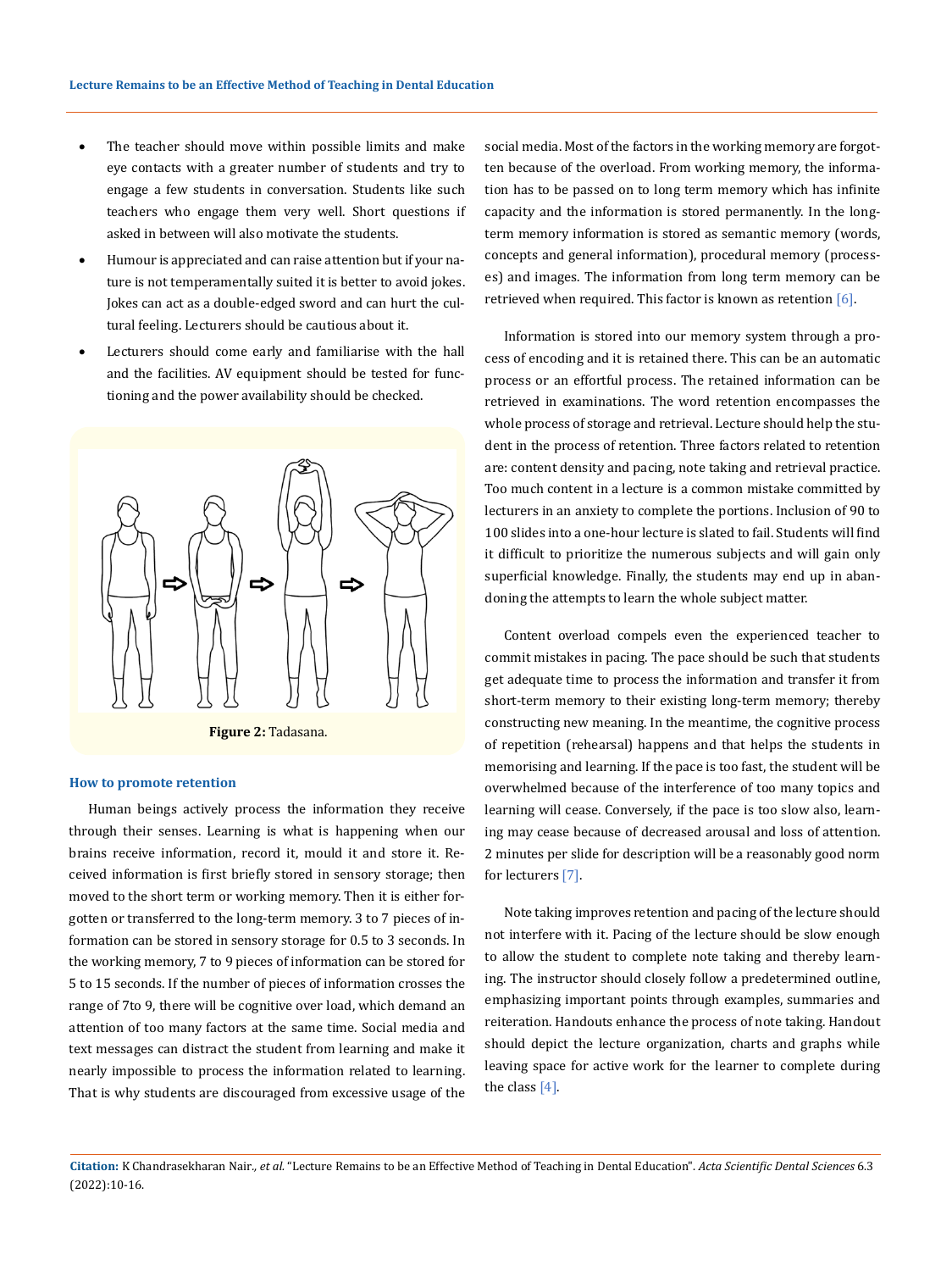Short assessments conducted during the lecture can boost the process of retention. While considering the importance of storage and its retention in memory, the importance of retrieval should not be minimised. Retrieval practice can significantly enhance the learning process through repeated reconstruction of knowledge and which serves learning stimulus. The decay of knowledge that may happen towards the end of the lecture can be reduced by immediate testing. Short answer assessments done in between and at the end of the lecture helps in the retrieval practice  $[8]$ .

#### **Presenting the lecture (Table 3,4)**

Three things are to be done in a lecture

- Tell them what you are going to tell
- Tell them
- Tell them what you have told.

This saying is by Aristotle, the master rhetoric. In the introduction the lecturer should mention what he is going to tell, what is its importance, how the listeners will be benefitted in future and which the students have to listen carefully. In the second portion, the main body is delivered and which is the content of the lecture. It should be well organised and suit the needs of the listener. In the third portion the lecturer should reiterate the major points already told and along with that a relevant summary should also be included.

Lecture receives its negative remark because it is a one-way communication, mainly from the teacher to the students. To make the lecture two-way, appropriate questions should be asked and this will make the students alert. Open ended questions are preferred rather than simple recall questions. Open-ended questions typically begin with words such as "why" and "how", or phrases such as "Tell me about -." These types of questions encourage a more in-depth and lengthy response.

"Can you tell me why dental stone gets more strength than dental plaster?" (Open ended)

"What is the colour of dental stone?" (Testing recall - one word answer)

Students should be made to think and find an answer either individually or in small groups. Classroom assessment, Brain storming, problem solving, games and role plays can be appropriately included so that students can be engaged successfully to sustain interest throughout the lecture.

**Table 3:** Presenting the lecture.

| Greet the students with a smile       |
|---------------------------------------|
| Adopt a comfortable posture           |
| Be confident, friendly, enthusiastic  |
| Control gestures                      |
| Maintain eye contact                  |
| Provide an outline of the lecture     |
| Be audible, modulate the voice        |
| Do not orate, do not read             |
| Visual aids                           |
| Sequential presentation               |
| Do not be sensitive to yawns, whisper |
| Repeat and reinforce                  |
|                                       |

**Table 4:** On the matter of slides.

| No more than 5-7 lines of text |  |
|--------------------------------|--|
| No more than 7 words per line  |  |
| Avoid excess number of slides  |  |
| Avoid excess dazzle            |  |
|                                |  |

Every teacher should rehearse the lecture well in advance. While speaking, use a natural tone of voice in a conversational style. It is not advisable to imitate a style which is not innate to the lecturer. Artificial styles are difficult to sustain throughout the lecture. Power point slides properly made with readable, large fonts and letters of good contrast, clear pictures with minimal labelling will be a useful adjunct to any lecture. Handouts should also be used in lectures which should promote student activity. Utility of the lecture gets illuminated, only if the lecturer believes in the subject he teaches and earnestly considers that he is there to help the students. Students should feel that the intentions of the teacher are genuine and everything will fall into place.

#### **Flipped classroom (FC)**

In the recent past, many novel teaching methods have been tried because of the advancements in technology and flipped classroom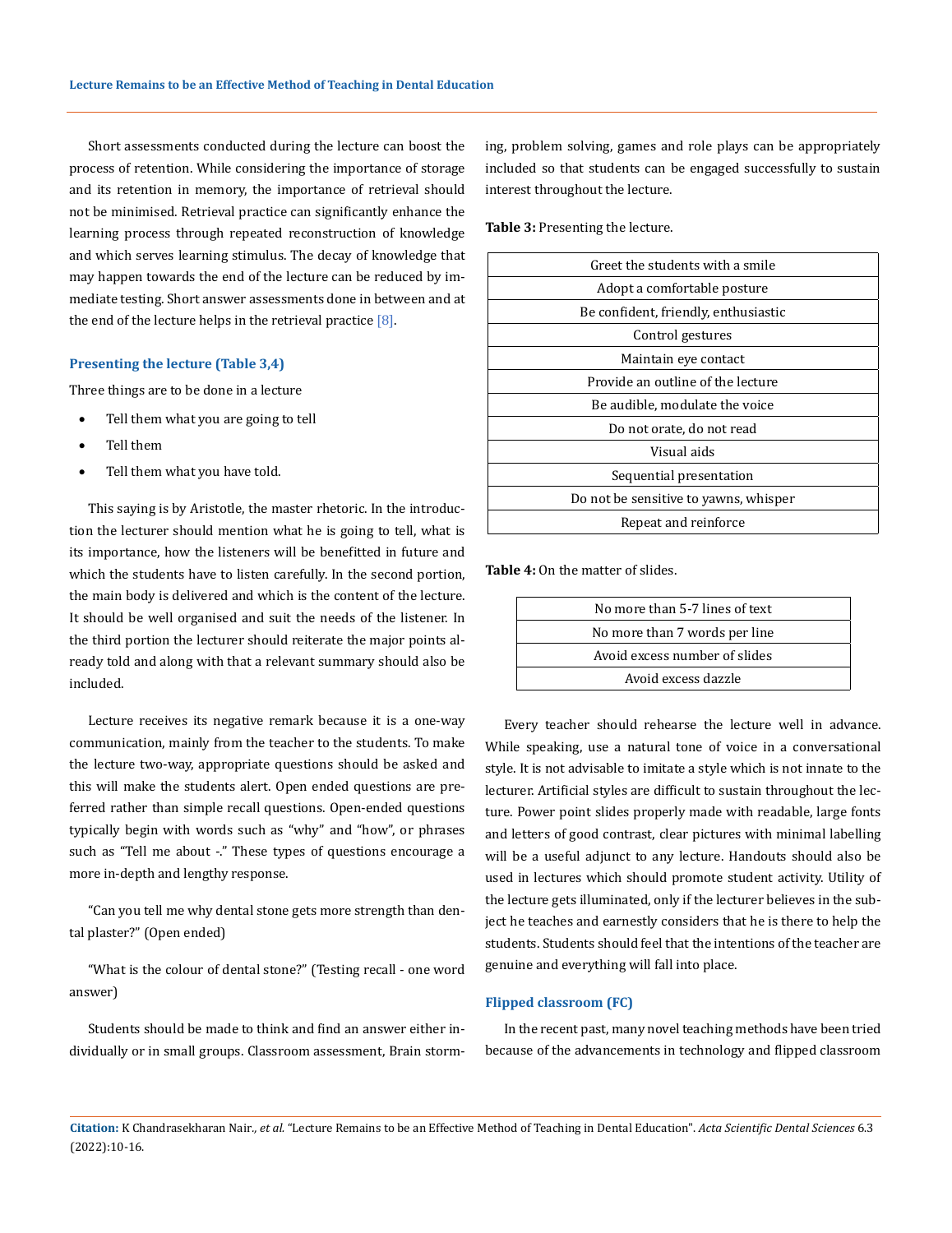(FC) is one amongst that. Flipped learning approach works both in and out of the classroom. Conventional lecture class is followed by homework and in flipped classroom, homework precedes lecture class. This pedagogical model gets the name because of the flipping of the components.



**Figure3:** Flipped classroom (https://teaching.washington.edu/topics/engaging-students-in-learning/flipping-the-classroom/).



(https://www.researchgate.net/post/Flipped-Class-Room-Educationcan-inspire-the-modern-teaching-sytem-for-Fashion-How-in-the-context-of-a-middle-incoming-country-like-Bangladesh).

Initial implementation of the flipped classroom requires considerable preparation time of the instructor. However, this decreases in subsequent years. Planning a flipped classroom consists of four stages: 1. designing the homework, 2. developing the activity to monitor the progress during the homework, 3. running the lecture session with active participation from students like group discussions and 4. evaluation.

Before giving the lecture, the teacher sends homework which consists of podcasts or videocasts, reading from an assigned text, handouts, or other materials created by the teacher. Online content like YouTube can also be used. Lesson objective should definitely be included in the homework because it improves the readiness of the students. The advantage of the sent videos is that students can leisurely watch, repeat it as many times as he wants till, he understands it and it can generate questions on reflecting about it.

The monitoring activity is implemented through readiness assurance tests consisting of questions set by the teacher. The most difficult areas to understand can be raised by the students and it will be used as evidence of completion of the work.

The class will be divided into groups and groups are asked to discuss on topics raised both in homework and in the classroom. Answers found out will be subjected to further questioning to explain the logic behind the found answer.

Evaluation should include measurements of student learning, students' reactions to the session and faculty peer evaluation. Students will be subjected to a summative evaluation to evaluate the level of learning. Students' response on the session will also be included in the evaluation. Faculty peer evaluation is also an important component.

The change from a traditional lecture-based programme to an FC delivery resulted in positive student feedback as evidenced in published data. However, debate is still going on the effectiveness of FC against conventional classroom teaching and the time economy factor [7,9].

## **Students' view on lectures**

Very few studies have been conducted on the student preferences towards lecture method of teaching. Nearly 45% of the dental students preferred the lecture duration to be 45 minutes. Majority of the students wanted the classes to be conducted in the morning hours. Use of power point attracted nearly 80% of the dental students. Lecturers should carefully use AV aids like power point to